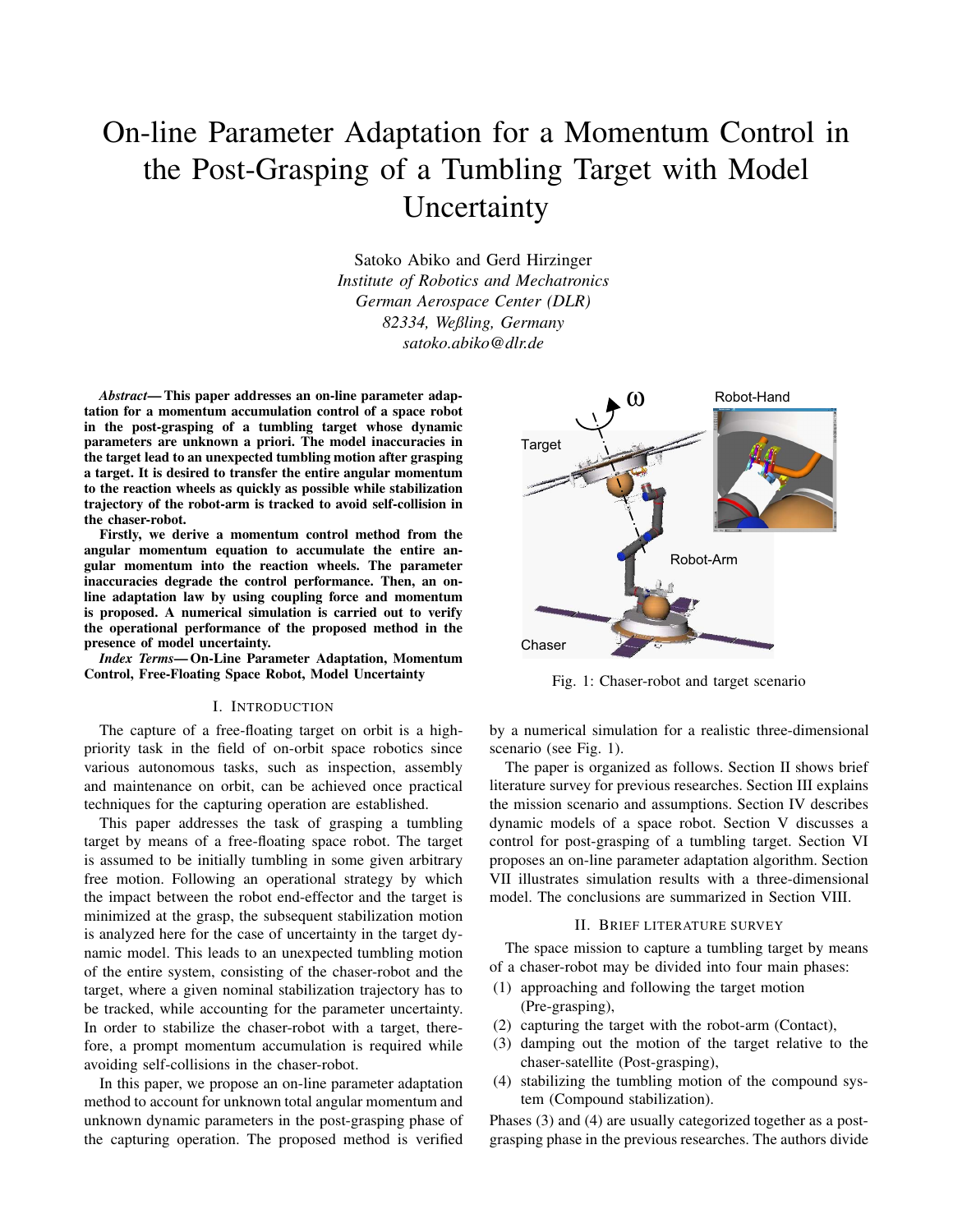them into phase (3) and (4) to comprehend two inherent issues easily. Phase (3) is a trajectory control task for the manipulator arm to avoid self-collision. Phase (4) is the task to deal with angular momentum of the whole system. This paper addresses both together in the case when the dynamic properties of the target are *not* known in advance.

To cope with the model uncertainty, Xu and Gu proposed adaptive control schemes for space robots in both joint space and operational space [1], [2]. These approaches, however, focus on the tracking error issues on the assumption that the dynamic parameter distribution in the entire system is *unknown* and the total momentum is *known*. They have not discussed the treatment of the unknown total angular momentum.

In [3], both damping out of the chaser-target relative motion and the following compound stabilization are dealt with simultaneously by using the principle of the conservation of momentum. The main focus in [3] is on minimizing the attitude change of the base-satellite before and after the grasping of a target. This approach, however, has assumed that the angular momentum of the target is known in advance, which is very difficult in practice due to the dynamic parameter inaccuracies in the target. Eventually the completion of the capturing operation is considered when the angular momentum on the target is transfered into the reaction wheels on the chaser-satellite. In addition, it is also hard to find an arbitrary trajectory in the approaching phase and the post-grasping phase in [3]. This severe trajectory limitation may lead to a failure of the reaching to the grasping point on the target in the approaching phase and it may lead to the self-collision in the chaser-robot in the post-grasping phase.

To avoid those crucial situations, the motion planner gives a certain trajectory to the robot arm in our strategy. The remaining issue is the treatment of the unknown angular momentum for the entire system after grasping the target with model uncertainty. Then, this paper discusses an online parameter adaptation algorithm for fast accumulation of an unknown entire angular momentum into the reaction wheels while the stabilization trajectory is tracked.

With regards to phase (2), some previous researches have analyzed the impact between the target and the manipulator [4]–[6]. These studies, however, do not consider the capturing of the target, nor the model uncertainty in its dynamics.

## III. MISSION SCENARIO AND ASSUMPTIONS

In our envisioned scenario, it is assumed that an inverse kinematics algorithm provides the ideal robot trajectory to align the end-effector velocity with that of the grasping point on the target, such that the impact at the grasp is minimal. This may be achieved by means of an ideal visual path tracker. Subsequently, a motion planner provides a stabilization trajectory to bring the relative motion between the robot and the target to zero, while ensuring feasibility of the task.

In the above task, we assume that:



Fig. 2: Model of a chaser-robot grasping a target

- $a_1$ ) the target is initially tumbling and its dynamic parameters and angular momentum are *not* known in advance;
- $a_2$ ) the target motion rate is observed by an ideal visual tracker.
- *a*3) the total angular momentum of the chaser-robot before grasping a target is known, here it is supposed to be zero;
- *a*4) no external forces are induced into the entire system (a chaser-robot and a target). The reaction wheels are used for angular momentum management. No gas-jet thrusters are used in the chaser-satellite;
- $a<sub>5</sub>$ ) the post-grasping operation is successfully completed when the total angular momentum is transfered into the reaction wheels on the chaser-satellite;
- $a<sub>6</sub>$ ) the stabilization trajectory of the robot-arm is designed in advance for the avoidance of the self-collision and for the joint limitation. Each joint follows the given trajectory by the velocity-based closed-looped servo controller, then here the velocity is considered as an input command;
- *a*7) each joint angle and motion ratio are measurable;
- $a_8$ ) the angular velocity of the base-satellite are measurable;
- $a<sub>9</sub>$ ) the joint torques are measurable or the reaction forces due to the unknown target is measurable with the force/torque sensor attached on the end-effector.

# IV. MODELING AND EQUATIONS OF MOTION

# *A. Equations of Motion*

An articulated robot arm mounted on a base-satellite is regarded as a multi-body system. The equation of motion of the system is generally expressed in the following form [1]:

$$
\left[\begin{array}{cc} w\boldsymbol{E} & w\widehat{\boldsymbol{r}}_{0g}^T & \boldsymbol{J}_{Tg} \\ w\widehat{\boldsymbol{r}}_{0g} & \boldsymbol{H}_{\omega} & \boldsymbol{H}_{\omega\phi} \\ \boldsymbol{J}_{tg}^T & \boldsymbol{H}_{\omega\phi}^T & \boldsymbol{H}_{\phi} \end{array}\right] \left[\begin{array}{c} \dot{\boldsymbol{v}}_b \\ \dot{\boldsymbol{\omega}}_b \\ \ddot{\phi} \end{array}\right] + \left[\begin{array}{c} \boldsymbol{c}_{b_v} \\ \boldsymbol{c}_{b_\omega} \\ \boldsymbol{c}_{\phi} \end{array}\right] = \\\left[\begin{array}{c} \mathcal{F}_b \\ \boldsymbol{T}_b \\ \boldsymbol{\tau} \end{array}\right] + \left[\begin{array}{c} \boldsymbol{J}_{b_v}^T \\ \boldsymbol{J}_{b_v}^T \\ \boldsymbol{J}_{\phi}^T \end{array}\right] \mathcal{F}_h \ \ \, (1)
$$

where the generalized coordinates are defined to be the linear and angular velocity of the base-satellite,  $\dot{x}_b$  =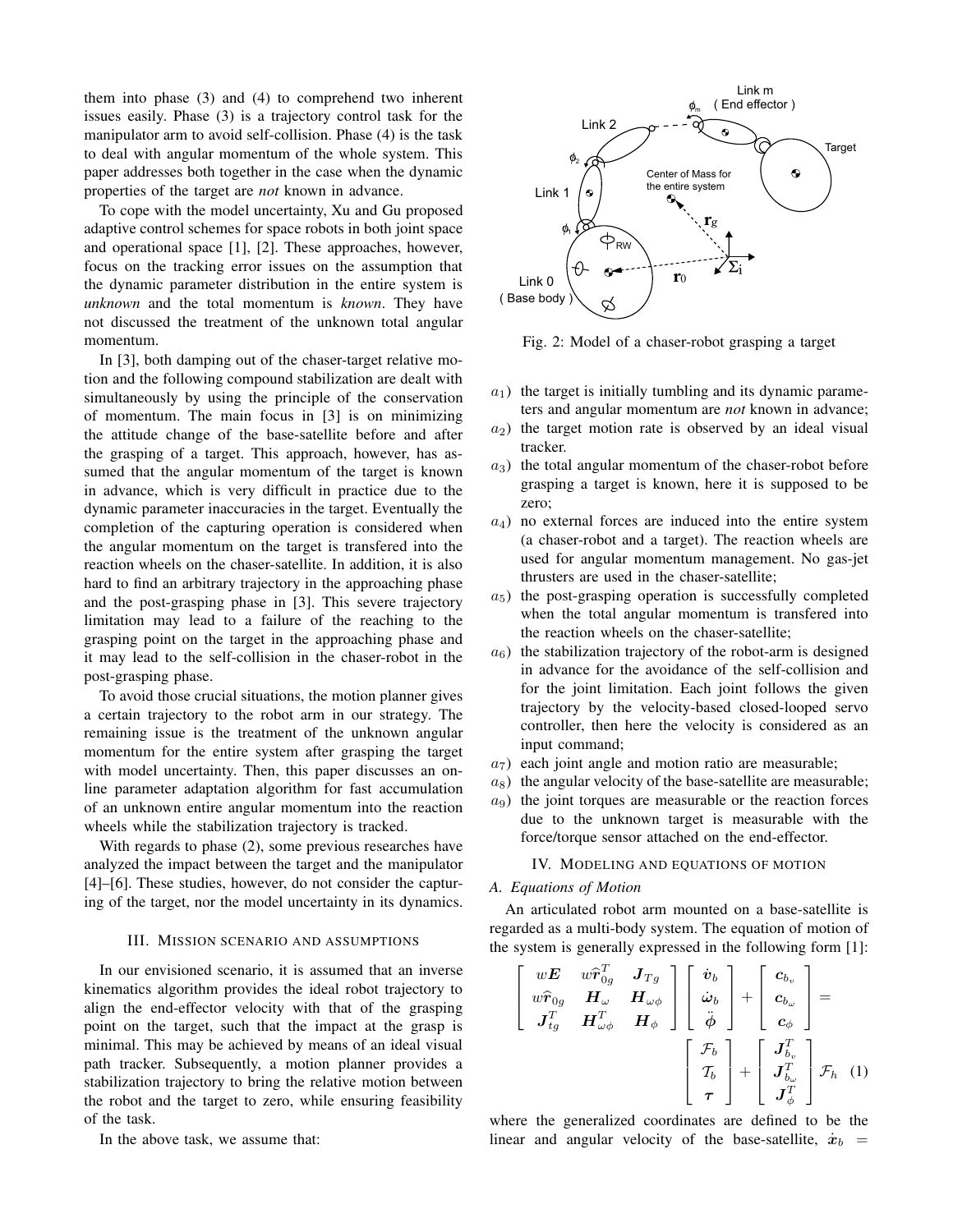$(\boldsymbol{v}_b^T, \boldsymbol{\omega}_b^T)^T \in R^{6 \times 1}$ , and the motion rate of the active joints,  $\phi \in R^{n \times 1}$ . This formulation is not limited to a single, seriallink manipulator arm. In this paper, we assume one serial manipulator system with *m* Degrees-Of-Freedom (DOF) and *l* DOF reaction wheels (RW) are mounted on the basesatellite as shown in Fig. 2, then the motion rate of the active joints can be separated into  $\dot{\phi} = (\dot{\phi}_m^T, \dot{\phi}_r^T)^T$  where  $\dot{\phi}_m$  is for the robot-arm and  $\phi_r$  is for the reaction wheels. Then, total DOF of the actuated joints are the sum of the DOF of the robot-arm and that of the reaction wheels,  $n = m + l$ . The symbols used in eq. (1) are defined as follows:

$$
\boldsymbol{H}_{b} = \left[ \begin{array}{cc} w\boldsymbol{E} & w\widehat{\boldsymbol{r}}_{0g}^{T} \\ w\widehat{\boldsymbol{r}}_{0g} & \boldsymbol{H}_{\omega} \end{array} \right] \in R^{6 \times 6}
$$
\n
$$
\boldsymbol{H}_{bc} = \left[ \begin{array}{cc} \boldsymbol{H}_{bm} & \boldsymbol{H}_{br} \end{array} \right] = \left[ \begin{array}{c} \boldsymbol{J}_{Tg} \\ \boldsymbol{H}_{\omega\phi} \end{array} \right] \in R^{6 \times n}
$$

where  $H_b(x_b, \phi)$  and  $H_{bc}(x_b, \phi)$  denote the base inertia matrix and the augmented coupling inertia matrix, respectively.  $H_{bc}$  consists of the coupling inertia matrix between the robot-arm and the base  $H_{bm}$ , and the one between the reaction wheels and the base  $H_{br}$ . *w* is the total mass of the system,  $\mathbf{E} \in \mathbb{R}^{3 \times 3}$  is the identity matrix and  $\mathbf{r}_{0g} = \mathbf{r}_{g} - \mathbf{r}_{0}$ stands for the vector from the centroid of the base to the total mass center of the system (Fig. 2). The operators  $\{\cdot\}^T$ and  $\{\cdot\}$  denote a matrix transpose and a skew symmetric matrix, respectively.

| $\bm{H}_{\phi}$         | $\in R^{n\times n}$ |                           | : inertia matrix of the active joints.                        |
|-------------------------|---------------------|---------------------------|---------------------------------------------------------------|
| $c_b$                   | $\in R^{6\times 1}$ | $\mathcal{L}$             | non-linear velocity dependent term<br>of the base.            |
| $\boldsymbol{c}_{\phi}$ | $\in R^{n\times 1}$ |                           | : non-linear velocity dependent term<br>of the active joints. |
| $\mathcal{F}_h$         | $\in R^{6\times 1}$ |                           | : force and moment exerted on the<br>end-effector.            |
| $\mathcal{F}_h$         | $\in R^{6\times 1}$ | $\mathcal{L}$             | force and moment exerted on the<br>base.                      |
|                         | $\in R^{n\times 1}$ | $\mathbb{R}^{\mathbb{Z}}$ | torque on the active joints.                                  |

Notations for the sub-matrices which are not shown here can be found in [1].

# *B. Linear and Angular Momentum Equations*

The dynamic equation in relation to the motion of the chaser-base is extracted from the upper part of eq. (1) with no external force on the end-effector and the base-satellite:

$$
\mathcal{F} = \left[ \begin{array}{c} \mathcal{F}_b \\ T_b \end{array} \right] = \boldsymbol{H}_b \ddot{\boldsymbol{x}}_b + \boldsymbol{H}_{bc} \ddot{\boldsymbol{\phi}} + \boldsymbol{c}_b, \tag{2}
$$

where  $c_b = (c_{b_v}^T, c_{b_\omega}^T)^T$  and  $H_{bc} = [H_{bm} \ H_{br}].$ The integral of (2) provides the momentum equations of the system around the center of mass of the base, by which the motion of the space robot is governed:

$$
\mathcal{L} = \left[ \begin{array}{c} \boldsymbol{P}_b \\ \boldsymbol{L}_b \end{array} \right] = \boldsymbol{H}_b \dot{\boldsymbol{x}}_b + \boldsymbol{H}_{bc} \dot{\boldsymbol{\phi}}, \tag{3}
$$

where  $\mathcal{L} = (\boldsymbol{P}_b^T, \boldsymbol{L}_b^T)^T \in R^{6 \times 1}$  is linear and angular momentum of the entire system.

# *C. Angular Momentum Decomposition*

In grasping a tumbling target, a significant feature is the change of the entire angular momentum. Eliminating the linear velocity of the base from the upper part of (3), one can obtain the following angular momentum equation expressed by the angular velocity of the base  $\omega_b$  and the motion rate of the active joints  $\dot{\phi} = (\dot{\phi}_m^T, \dot{\phi}_r^T)^T$ .

$$
{}^{A}H_{\omega}\omega_{b} + {}^{A}H_{\omega\phi}\dot{\phi}_{m} + {}^{A}H_{\omega r}\dot{\phi}_{r} = {}^{A}L_{g}, \qquad (4)
$$

where

$$
{}^A H_\omega = H_\omega - \frac{1}{w} \widehat{\boldsymbol{r}}_{0g} \widehat{\boldsymbol{r}}_{0g}^T, \ \ \bigl[ {}^A H_{\omega\phi} {}^A H_{\omega r} \bigr] = H_{\omega\phi} - \widehat{r}_{0g} \boldsymbol{J}_{Tg}
$$
 
$$
{}^A L_g = L_b - \widehat{\boldsymbol{r}}_{0g} \boldsymbol{P}_b.
$$

Equation (4) represents the entire angular momentum around the center of mass of the whole system, which is conserved when no external forces are applied to the system. Eq. (4) gives us some insight into the management of the entire angular momentum, which is expressed in the following section.

# V. POST-GRASPING MOMENTUM CONTROL

This section discusses the method to accumulate the entire angular momentum as quickly as possible in the presence of dynamic parameter inaccuracies. In the grasping of a tumbling target, whose dynamic parameters are unknown, an unexpected tumbling motion for the whole system can be observed. Firstly, the momentum accumulation control in the case without any model error is proposed. Then, we analyze the operational efficiency of the momentum control law in the case with the dynamic parameter errors. For simplicity, it is assumed that the dynamic parameters of the end-effector are changed due to the grasped target.

# *A. Momentum Accumulation Control*

After the chaser-robot grasps a tumbling target, the whole dynamic model will change due to the target dynamic properties, especially the entire angular momentum. We propose a control method to treat the angular momentum while the robot-arm follows a stabilization trajectory, which is generated to avoid internal collision in the joint space. The motion of the robot arm,  $\dot{\phi}_m$ , is given as a decaying trajectory, which finally converge to the zero motion ratio with a proper optimal trajectory planning [7]. While the robot-arm is operated by the given velocity profile, the motion rate of the reaction wheels is actuated by the following control law:

$$
\dot{\boldsymbol{\phi}}_r = {}^A H_{\omega r}^{-1} ({}^A H_{\omega} \boldsymbol{\omega}_b + {}^A H_{\omega \phi} \dot{\boldsymbol{\phi}}_m + {}^A H_{\omega r} \dot{\boldsymbol{\phi}}_r), \quad (5)
$$

where  $\omega_b$ ,  $\dot{\phi}_m$  and  $\dot{\phi}_r$  are assumed to be measurable. The above control law gives us the following condition:

$$
{}^{A}H_{\omega}\omega_{b} + {}^{A}H_{\omega\phi}\dot{\phi}_{m} = 0. \qquad (6)
$$

Consequently, because of the decaying velocity trajectory of the robot arm, the angular velocity of the base  $\omega_b$  converges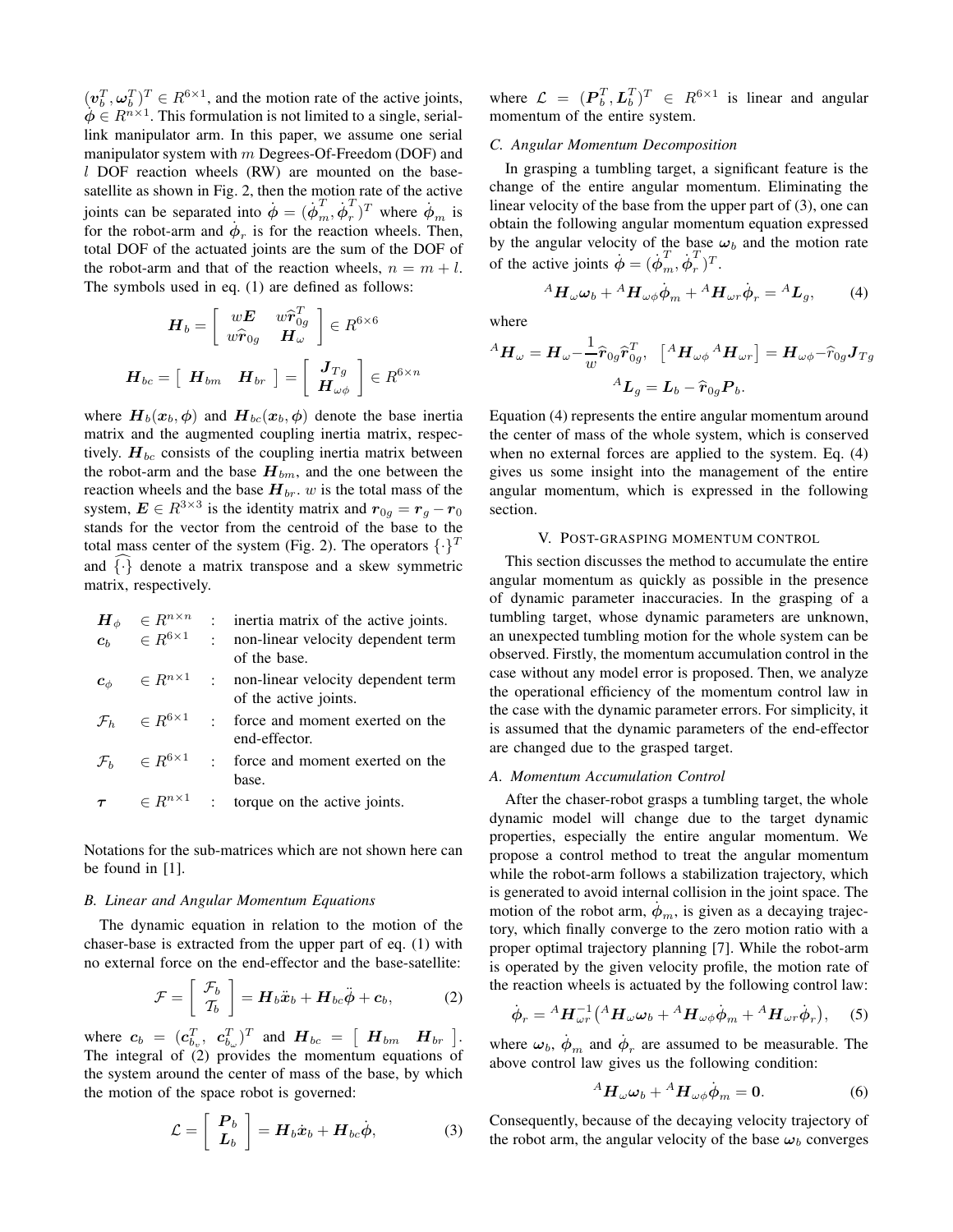to zero and the whole angular momentum is accumulated into the reaction wheels. However, the above control law can be achieved efficiently when the dynamic parameters in the entire system, including the target inertial properties, are well-known.

#### *B. The influence of the parameter uncertainty*

Let us discuss the case when the dynamic parameter errors exist in the control model. In the presence of parameter inaccuracies, the control law for the reaction wheels is modified to the following expression including model errors:

$$
\dot{\phi}_r = {}^A \overline{H}_{\omega r}^{-1} ({}^A \overline{H}_{\omega} \omega_b + {}^A \overline{H}_{\omega \phi} \dot{\phi}_m + {}^A \overline{H}_{\omega r} \dot{\phi}_r), \quad (7)
$$

where  $\{\cdot\}$  denotes the matrix including the dynamic parameter errors. The error matrix between the real plant and the corresponding model can be expressed as:

$$
\widetilde{\boldsymbol{H}}_{\omega}=\overline{\boldsymbol{H}}_{\omega}-\boldsymbol{H}_{\omega},\ \ \widetilde{\boldsymbol{H}}_{\omega\phi}=\overline{\boldsymbol{H}}_{\omega\phi}-\boldsymbol{H}_{\omega\phi},\ \ \widetilde{\boldsymbol{H}}_{\omega r}=\overline{\boldsymbol{H}}_{\omega r}-\boldsymbol{H}_{\omega r},
$$

where  $\{\cdot\}$  denotes the error matrix. The control law (7) achieves the following closed-loop system:

$$
\boldsymbol{H}_{\omega}\boldsymbol{\omega}_{b} + \boldsymbol{H}_{\omega\phi}\dot{\boldsymbol{\phi}}_{m} = \widetilde{\boldsymbol{H}}_{\omega}\boldsymbol{\omega}_{b} + \widetilde{\boldsymbol{H}}_{\omega\phi}\dot{\boldsymbol{\phi}}_{m}.
$$
 (8)

Equation (8) implies that in spite of the parameter inaccuracies, the decaying velocity trajectory in the robot-arm provides us with the convergence of  $\omega_b$  to zero and the transfer of the entire angular momentum into the reaction wheels. However, eq. (8) explains that while the robotarm is moving, the whole angular momentum can not be transfered into the reaction wheels completely due to the dynamic inaccuracies, and then an unexpected tumbling motion maintains unless the robot-arm is stopped. Note that the control response of the reaction wheels is adjusted properly. However, the model inaccuracies degrade the momentum accumulation performance of the control (7). To cope with this issue, on-line parameter adaptation is useful.

#### VI. ON-LINE PARAMETER ADAPTATION ALGORITHM

In this section, we propose an on-line parameter adaptation method to control the angular momentum of the entire system properly against the model uncertainties. Firstly, we explain the linearity in the dynamic parameters, which is a significant property to derive the adaptation algorithm to be proposed. The proposed adaptation algorithm requires measurement values of the coupling force between the basesatellite and the robot-arm, which are used for so-called prediction error for parameter identification [8]. The stability of the proposed adaptation algorithm is proved by means of the Lyapunov direct method and its parameter convergence is analyzed.

#### *A. Linearity in the dynamic parameters*

To deduce an adaptation law, let us discuss the linearity in terms of the dynamic parameters characterizing a space robot. It is well-known that the dynamic model for an articulated multi-body system can be linearized with respect to a proper set of the dynamic parameters [9] and a space robot is modeled in the same formulation. In analogy with [9], the dynamic model of space robots (2) and (3) can be expressed in the linear parameterization forms:

$$
\mathcal{F} = y a = H_b \ddot{x}_b + H_{bc} \ddot{\phi} + c_b = w a + z a, \qquad (9)
$$

$$
\mathcal{L} = \mathbf{Y}a = \mathbf{H}_b \dot{\mathbf{x}}_b + \mathbf{H}_{bc} \dot{\boldsymbol{\phi}} = \mathbf{W}a + \mathbf{Z}a, \quad (10)
$$

where

$$
\mathcal{F} = \frac{d}{dt}\mathcal{L}, \quad \mathbf{y} = \frac{d}{dt}\mathbf{Y}, \quad \mathbf{w} = \frac{d}{dt}\mathbf{W}, \quad \mathbf{z} = \frac{d}{dt}\mathbf{Z},
$$

and *a* is a dynamic parameter vector including model inaccuracies. In this paper, we assume that the dynamic model uncertainty appears only in the target, and then the dynamic parameter vector *a* is defined as a *p*-dimensional vector including the mass, center of mass, moment of inertia and product of inertia of the target:

$$
\mathbf{a} = (m, r_{gx}, r_{gy}, r_{gz}, I_{xx}, I_{yy}, I_{zz}, I_{xy}, I_{yz}, I_{zx})^T, (p = 10).
$$

*Y a* and *ya* represent the linearization forms for the entire system consisting of the chaser-robot and the target. These forms can be separated into two parts. One is related to the motion of the base  $(Wa$  and  $wa)$  and the other is for the motion of the active joints (*Za* and *za*). The regressor matrices  $Y$ *,*  $W$ *,*  $Z$ *,*  $y$ *<i>, w* and  $z$  are functions of the state values and do not include the dynamic parameter uncertainties. Therefore, the errors between the real value and the corresponding expected value are denoted by:

$$
\mathcal{L} = Y\overline{a} - Ya = Y\widetilde{a} = W\widetilde{a} + Z\widetilde{a},\qquad(11)
$$

$$
\mathcal{F} = y\overline{a} - ya = y\widetilde{a} = w\widetilde{a} + z\widetilde{a},\tag{12}
$$

where  $\tilde{a} = \overline{a} - a$  denotes a parameter error vector and  $\overline{a}$ stands for a vector of estimated parameters.

With assumption  $a_9$  in Section III, the coupling force between the base-satellite and the robot-arm can be measured. In the case without any external disturbance ( $\mathcal{F} = 0$ ), the measured value is expressed by:

$$
\mathcal{F}_c = w\mathbf{a} = -z\mathbf{a}.\tag{13}
$$

The error between the measured and expected values can be:

$$
\tilde{\mathcal{F}}_c = \boldsymbol{w}\tilde{\boldsymbol{a}} = -z\tilde{\boldsymbol{a}}.\tag{14}
$$

Eq. (14) allows us to obtain the parameter error vector  $\tilde{a}$  as:

$$
\widetilde{a} = \boldsymbol{w}^+ \widetilde{\mathcal{F}}_c = -\boldsymbol{z}^+ \widetilde{\mathcal{F}}_c,\tag{15}
$$

where the operator  $\{\cdot\}^+$  denotes the right-pseudoinverse. Eq. (15) describes the off-line least-squares estimation technique [9]. The pseudoinverse provides us with the estimated parameter errors that are sensitive to the coupling force errors. Eq. (15) will be used in the derivation of the proposed adaptation method.

## *B. Coupling Force Based On-Line Parameter Adaptation*

This subsection proposes an on-line parameter adaptation algorithm by considering the momentum characteristic of a free-floating space robot and the coupling force between the base and the robot arm.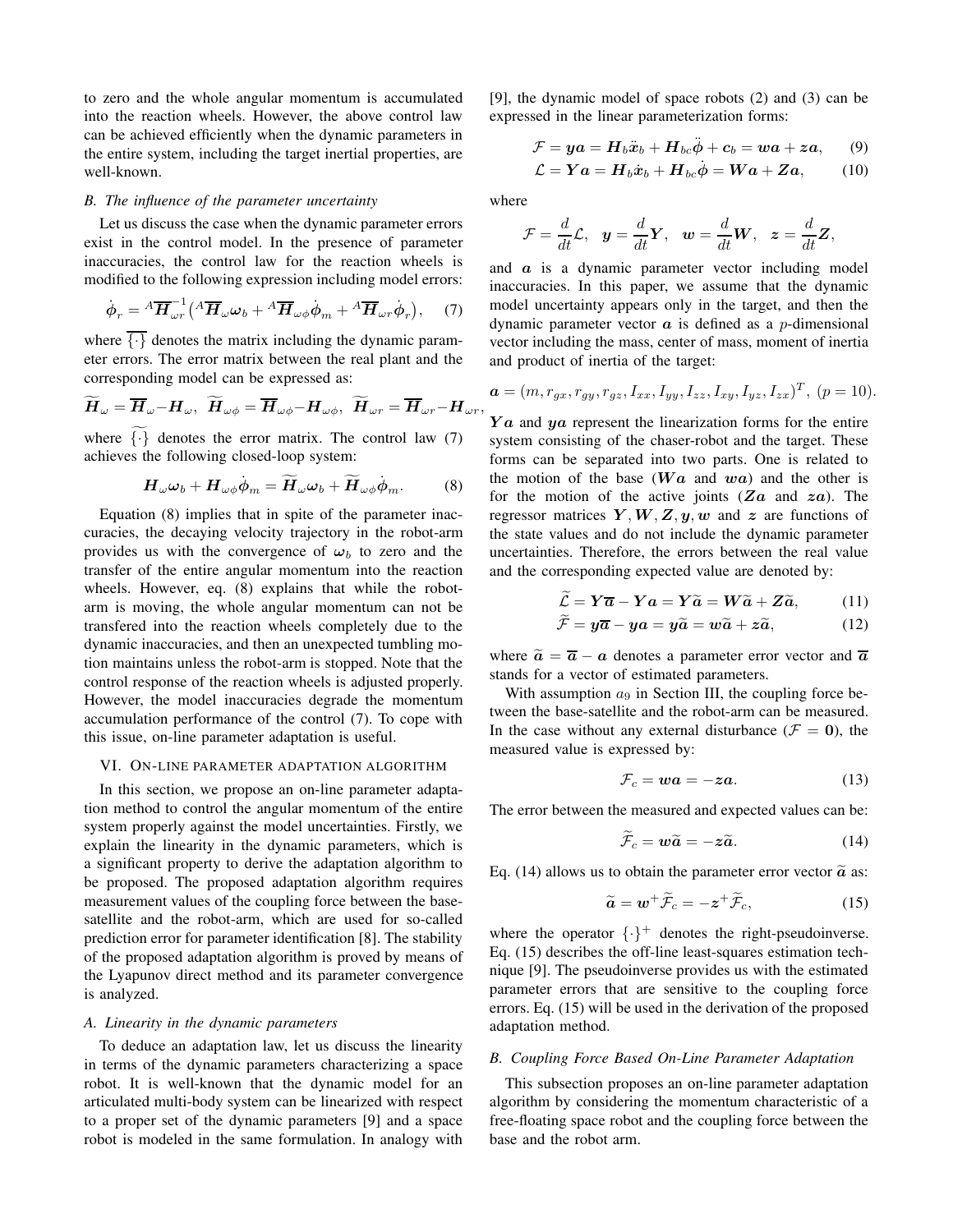To derive the adaptation algorithm, let us define the following quadratic function as a Lyapunov function candidate:

$$
V(t) = \frac{1}{2}(\tilde{\mathcal{L}}^T \mathbf{Q} \tilde{\mathcal{L}} + \tilde{\mathbf{a}}^T \mathbf{\Gamma} \tilde{\mathbf{a}}), \qquad (16)
$$

where  $\widetilde{\mathcal{L}}$  denotes the momentum error of the entire system,  $Q \in R^{6 \times 6}$  and  $\Gamma \in R^{p \times p}$  are positive definite matrices, respectively.

Differentiating  $V(t)$  yields

$$
\dot{V}(t) = \widetilde{\mathcal{L}}^T \mathbf{Q} \widetilde{\mathcal{F}} + \widetilde{\mathbf{a}}^T \mathbf{\Gamma} \dot{\widetilde{\mathbf{a}}} \n= \widetilde{\mathbf{a}}^T \{ \mathbf{Y}^T \mathbf{Q} (w \widetilde{\mathbf{a}} + z \widetilde{\mathbf{a}}) + \mathbf{\Gamma} \dot{\widetilde{\mathbf{a}}} \}.
$$
\n(17)

where  $\widetilde{\mathcal{F}} = \frac{d}{dt}\widetilde{\mathcal{L}}$  and eq. (12) are used.

The above equation suggests the choice of the following equality in the sense of the Lyapunov stability theorem:

$$
Y^{T}Q(w\widetilde{a}+z\widetilde{a})+\Gamma\dot{\widetilde{a}}=-R\widetilde{a}, \qquad (18)
$$

where  $\mathbf{R} \in R^{p \times p}$  is a positive definite matrix. Substituting (14) and (15) into (18), one can obtain the following expression with  $\mathcal{F}_c$ :

$$
\boldsymbol{Y}^T \boldsymbol{Q} (\widetilde{\mathcal{F}}_c + z \boldsymbol{w}^+ \widetilde{\mathcal{F}}_c) + \boldsymbol{\Gamma} \dot{\widetilde{\boldsymbol{a}}} = -\boldsymbol{R} \boldsymbol{w}^+ \widetilde{\mathcal{F}}_c. \qquad (19)
$$

That gives us the following adaptation law:

$$
\dot{\tilde{a}} = -\Gamma^{-1} \{ Y^T Q (E + zw^+) + R w^+ \} \tilde{\mathcal{F}}_c, \qquad (20)
$$

where  $E \in R^{6 \times 6}$  denotes the identity matrix.

Accordingly, the time-derivative of  $V(t)$  results in:

$$
\dot{V}(t) = -\tilde{a}^T R \tilde{a} \le 0. \tag{21}
$$

The above inequality indicates the proposed adaptation algorithm (20) is asymptotically stable.

## *C. Convergence Analysis*

Let us analyze the convergence of the parameters in the proposed algorithm. The proposed adaptation law (20) can be modified to the following expression:

$$
\Gamma \dot{\tilde{a}} + R \tilde{a} = -Y^T Q (E + z w^+) \tilde{\mathcal{F}}_c.
$$
 (22)

From the expression (22), one can notice that the adaptation law (20) represents a time-varying low-pass filter for  $\tilde{a}$ . Therefore, the parameter search in the proposed algorithm (20) goes along a filtered, or averaged, direction.

In addition, the algorithm  $(20)$  with the expression  $(14)$ leads to the following exponential solution for the parameter error convergence:

$$
\widetilde{\boldsymbol{a}}(t) = \widetilde{\boldsymbol{a}}(0) exp(\boldsymbol{\beta}), \tag{23}
$$

where

$$
\boldsymbol{\beta} = -\int_0^t \left[\boldsymbol{\Gamma}^{-1}\{\boldsymbol{Y}^T\boldsymbol{Q}\boldsymbol{y} + \boldsymbol{R}\}\right]dt,
$$

in which  $w^+w = E$  is used. This indicates that the parameter error will converge to zero if

$$
\lim_{t \to \infty} \int_0^t (\mathbf{Y}^T \mathbf{Q} \mathbf{y} + \mathbf{R}) = \infty.
$$
 (24)

TABLE I: Dynamic parameters for a chaser-robot

|                          | mass $[kq]$           | $I_{xx}[k\overline{gm^2}]$ |  | $I_{yy}[k\overline{gm^2}]$ |        | $I_{zz}[kgm^2]$ |  |
|--------------------------|-----------------------|----------------------------|--|----------------------------|--------|-----------------|--|
| Base                     |                       | 18.0                       |  |                            |        |                 |  |
|                          |                       | mass $ kq $                |  | $[kqm^2]$                  |        |                 |  |
|                          | Robot Arm - each Link |                            |  | 33                         |        | 0.0056          |  |
| $[kgm^2]$<br>mass $ kq $ |                       |                            |  |                            |        |                 |  |
|                          | Reaction Wheel        |                            |  |                            | 0.0125 |                 |  |

Note that if for all  $t \geq 0$ ,

$$
\int_{t}^{t+T} (\boldsymbol{Y}^{T}\boldsymbol{y}) \geq \alpha, \tag{25}
$$

where *T* is a time constant and  $\alpha$  is a positive constant, the parameter error  $\tilde{a}$  will exponentially converge to zero. In this case, the convergence rate can be found to be  $\Gamma^{-1}(Q\alpha/T)$ *R*).

# VII. SIMULATION STUDY

This section illustrates the simulation results for the proposed control method. The chaser-robot has a 7-DOF robot arm and three reaction wheels (RW) mounted on the base whose parameters are shown in Table I. The size of the target is the same as that of the chaser-base. In the simulation examples, the control model is assumed to grasp no target while the real chaser-robot grasps the target, giving the extent of uncertainty introduced in the system. For simplicity, the target parameter is included in the dynamic parameters of the end-effector.

Figures 3 and 4 illustrate the angular momentum distribution profiles. Fig. 3 shows the case without parameter adaptation law and Fig. 4 shows the case with parameter adaptation algorithm (20). In the case with adaptation law, the gain  $\Gamma^{-1}$  is determined by

$$
\Gamma^{-1} = diag([2, 0.1, 0.1, 0.1, 1, 1, 1, 1, 1, 1 \times 10^{-4}, 1 \times 10^{-4}, 1 \times 10^{-4}])
$$

and the other gains in (20) are set to be identity matrices. In these figures, top graphs and the bottom ones illustrate the momentum profiles of the reaction wheels and those for the base and the robot arm, respectively. In Figs. 3(a) and 4(a), the solid line depicts the total angular momentum of the system, dashed line depicts the accumulated angular momentum onto the reaction wheels. In Figs. 3(b) and 4(b), the solid line and the dashed line depict the angular momentum of the base and that of the robot arm, respectively.

The chaser-robot grasps the target at  $t = 5$  [*s*] when one can observe the change of the total angular momentum and the momentum of the base and the robot arm are affected due to the change of the dynamic parameters. After the grasping, the reaction wheels are operated to accumulate the entire angular momentum. In both cases, finally the entire momentum is transfered into the reaction wheels. In the case without parameter adaptation, however, the reaction wheels does not accumulate it properly due to the model inaccuracies while the entire momentum is transfered into the reaction wheels fast in the case with adaptation algorithm. Note here that the